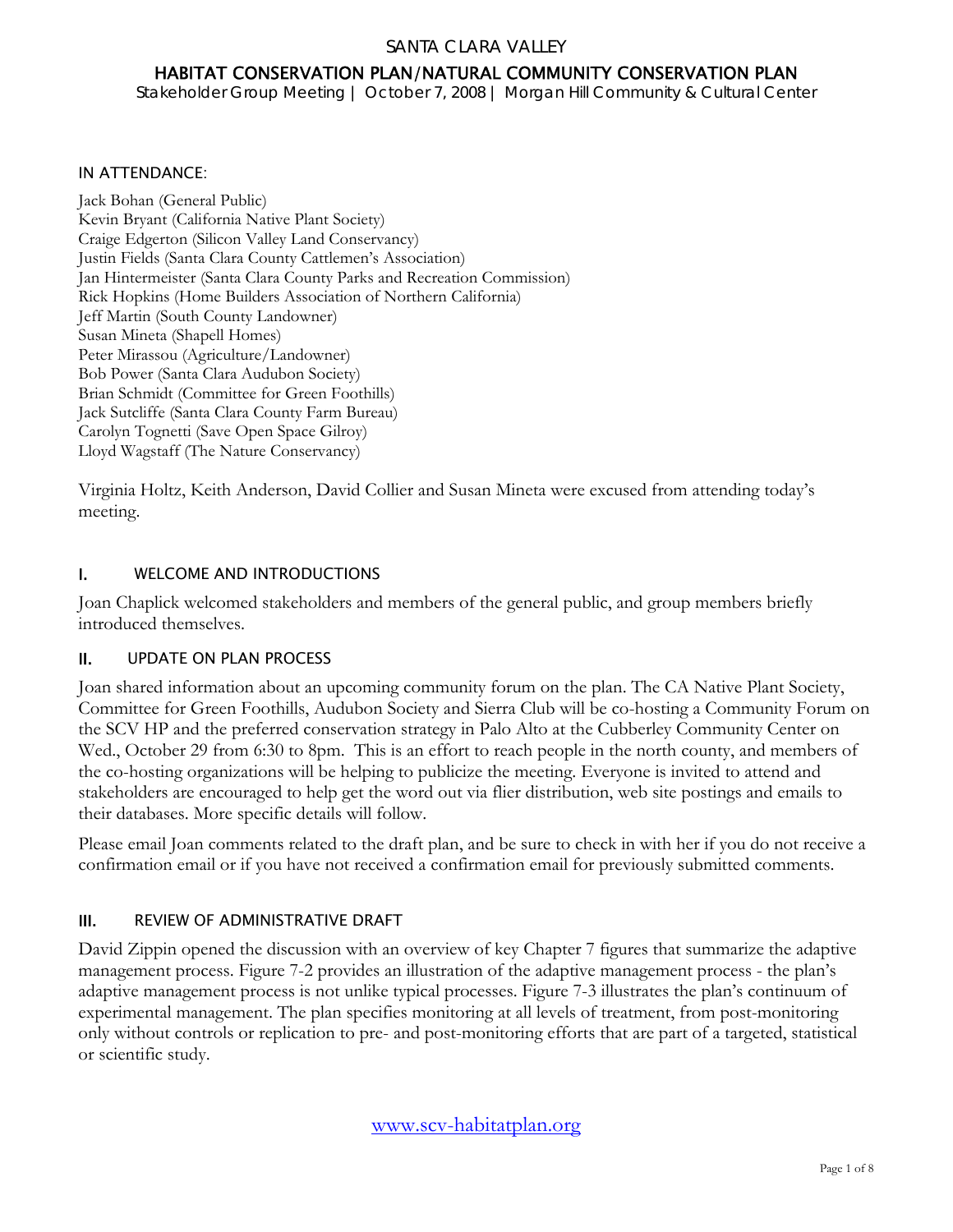All of the monitoring is funded in the plan. The important message with respect to adaptive management in the plan area is that this monitoring approach represents a much better continuum of monitoring than what is taking place in the project area today.

The benefit of monitoring is that it will help determine whether our indicators or success criteria are appropriate. Figure 7-5 is taken from a recent wildlife agency publication and is very useful in demonstrating the adaptive management feedback loop.

David also introduced Figure 7-8, which provides an example of a conceptual model for managing a grassland system. The plan also includes conceptual models for species. Conceptual models are useful for prioritizing and organizing strategies at all management levels, including landscape, natural community and species levels.

# **A) Chapter 7, Monitoring and Adaptive Management Program**

Bob Power began discussion with a question related to the data management required of the plan's adaptive management strategy: What kind of data-base management is required of the implementing entity? What is the Achilles' heel of a management approach that attempts to collect such a vast amount of data? What do other plans do? And is this easier than it looks on paper?

David related to the group that this is not as easy as it looks, and collecting this amount of data is a lot of work. Because of this, plan Chapter 8 has identified the need for a GIS and database manager position. How you set up a database or data management system in the beginning – i.e. how well thought out the system is – is a very important element in determining the success of the effort. You do need an expert to set up these databases – someone who understands how to set up a database and who also understands the information.

There is no current state-of-the-art in terms of off the shelf databases to help manage these plans. The County has been working with a consultant to design a system. We hope to have a database up and running before this plan even starts. Ranu Aggarwal confirmed that the County is working with their Information Systems Department to create a database in anticipation of plan adoption.

### *Map-Based v. Process-Based Plan*

Kenn Reiller commented that he sees a lot of process in this management approach. How in this process are we going to change the map and the tables that we made firm commitments to in terms of the scope and scale of enhancement? David confirmed that these maps and tables will not change, and that making changes to them will require amendments to the plan. At the same time, the plan does allow for a certain flexibility, which will be informed by the adaptive management process.

Jack Bohan noted that he felt that the plan is primarily map-based, rather than a hybrid of a map- and process-based approach such as the approach that the group had decided upon. He asked David if, in his opinion, this plan is map-based or process-based. David asserted that he did believe that the Santa Clara Valley HCP is a hybrid of a map-based and a process-based plan. Map-based plans draw sharp boundaries around where conservation would occur - our plan doesn't do that. The only maps we have are figures 5-8 and 5-9. David reminded the group that the plan has many guidelines in terms of the properties the plan should target, and that we are not targeting protection of all zones within map boundaries.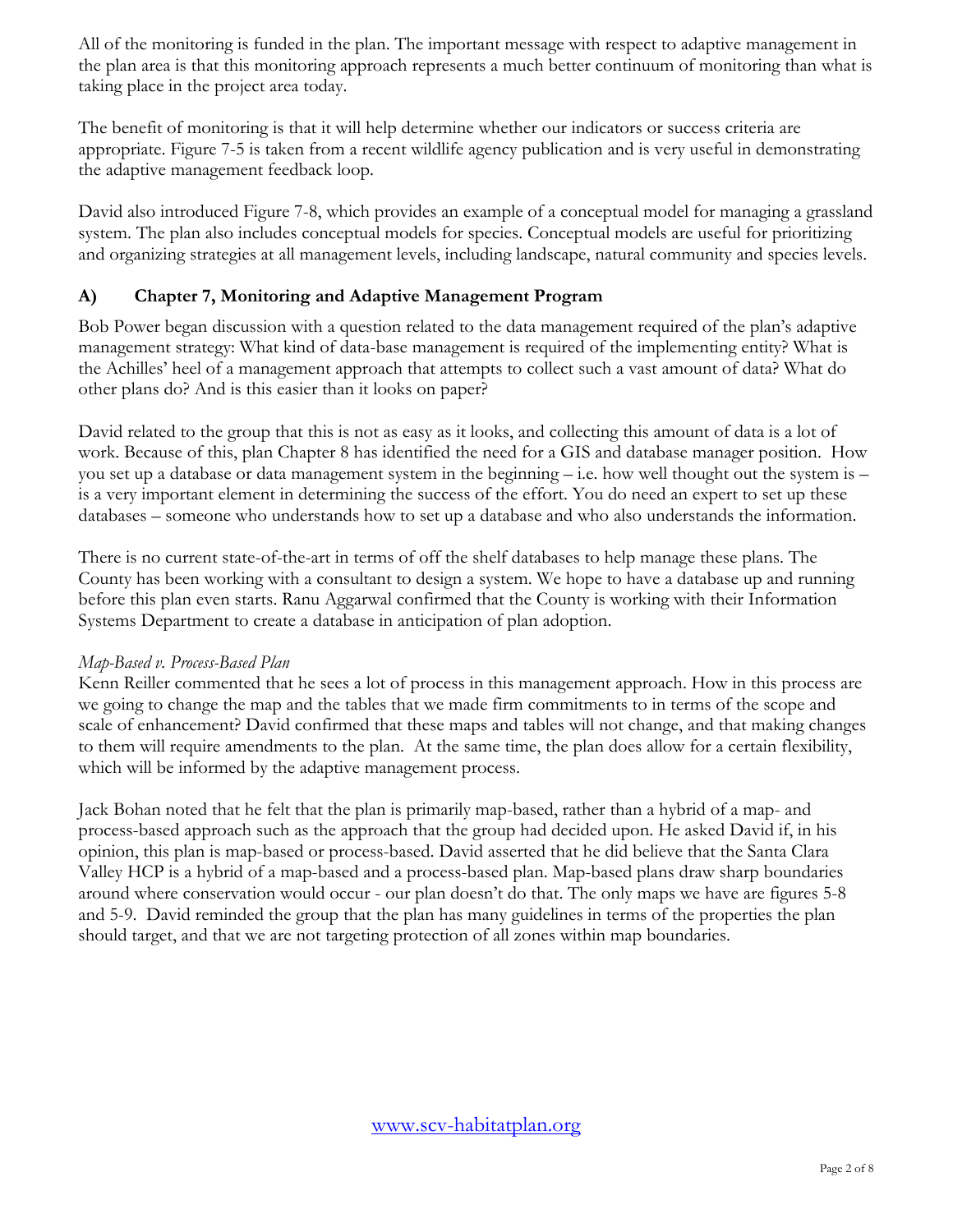### *Land Acquisition for Stream Habitat*

Kenn noted a discontinuity in the stream habitat identified in Figure 5-10. (Kenn was referencing a previous chapter regarding consistency of approach.) David responded that land acquisition planned for stream protection is flexible. In reality, we do not want to acquire all the riparian land needed to protect these stream networks - setbacks will achieve what acquisition could do with limited cost. Our hope is to partner with landowners to improve management and implement conservation actions.

# *7.2.2 Program Phases: Long-term Monitoring and Adaptive Management Phase (p. 7-17).*

Brian Schmidt referred to language added to the last bulleted item in this subsection indicating that the plan success criteria and conservation actions "will be adjusted if they have been determined to be inappropriate indicators of success (too high or too low, based on biological information)…" Is this bullet stating that changing these indicators of success would require amendment to habitat plan?

David replied that the answer depends on the scale of change. Change to a habitat type would require amendment because this is a major change to our goals. However, if we adjust the amount of land cover type we are acquiring by a relatively small number of acreage then amendment to the plan would not be required.

For clarification, Brian asked if the distinction being drawn is in reference to the difference between a major or minor amendment. David stated that the plan provides for amendments on three levels: major, minor, and administrative. Chapter 10 includes criteria for each level. Brian requested that this distinction should be footnoted as part of this bullet. David acknowledged that this is a point worth clarifying and made note to do so.

# *7.2.2 Program Phases: Document Baseline Conditions (p. 7-13)*

Jan Hintermeister noted that the document baseline has to do with establishing species presence. In some areas there are historical records of species occurrence that have been vetted by experts and would be valuable in providing baseline data. He suggested adding language to this section noting the general availability and usefulness of these sources in establishing baseline conditions.

### *7.2.4. Monitoring at Different Scales: Impacts of Recreation (p. 7-31)*

One stakeholder asked why mountain biking was deleted from the second paragraph in this section. David was not sure why it was deleted. The stakeholder noted that it will be a permitted use, which is why is will be appropriate for monitoring.

### *Role of Citizen Science and Volunteers*

Bob Power referred to a short paragraph at end of chapter noting the potential use of volunteers for citizen science projects. He noted that Santa Clara Audubon will have ongoing information regarding burrowing owls and trained volunteers ready to continue the work that has been done. There may be other groups doing similar work and their studies would be useful to list or reference as a resource for management.

David said that while he fully expected the implementing agency to take advantage of volunteers, the role of citizen scientists in plan implementation was intentionally de-emphasized. From the perspective of the wildlife agencies, we can't predict the level of support that volunteers or citizen scientists will provide in the future and the plan budget make sure these activities are fully funded. Secondly, we have to incur the costs if we don't have their consistent support.

Kenn requested that the plan include reference to historical ecology reports – Coyote Valley and Pajaro River – as resources to help distinguish between habitat restoration and creation.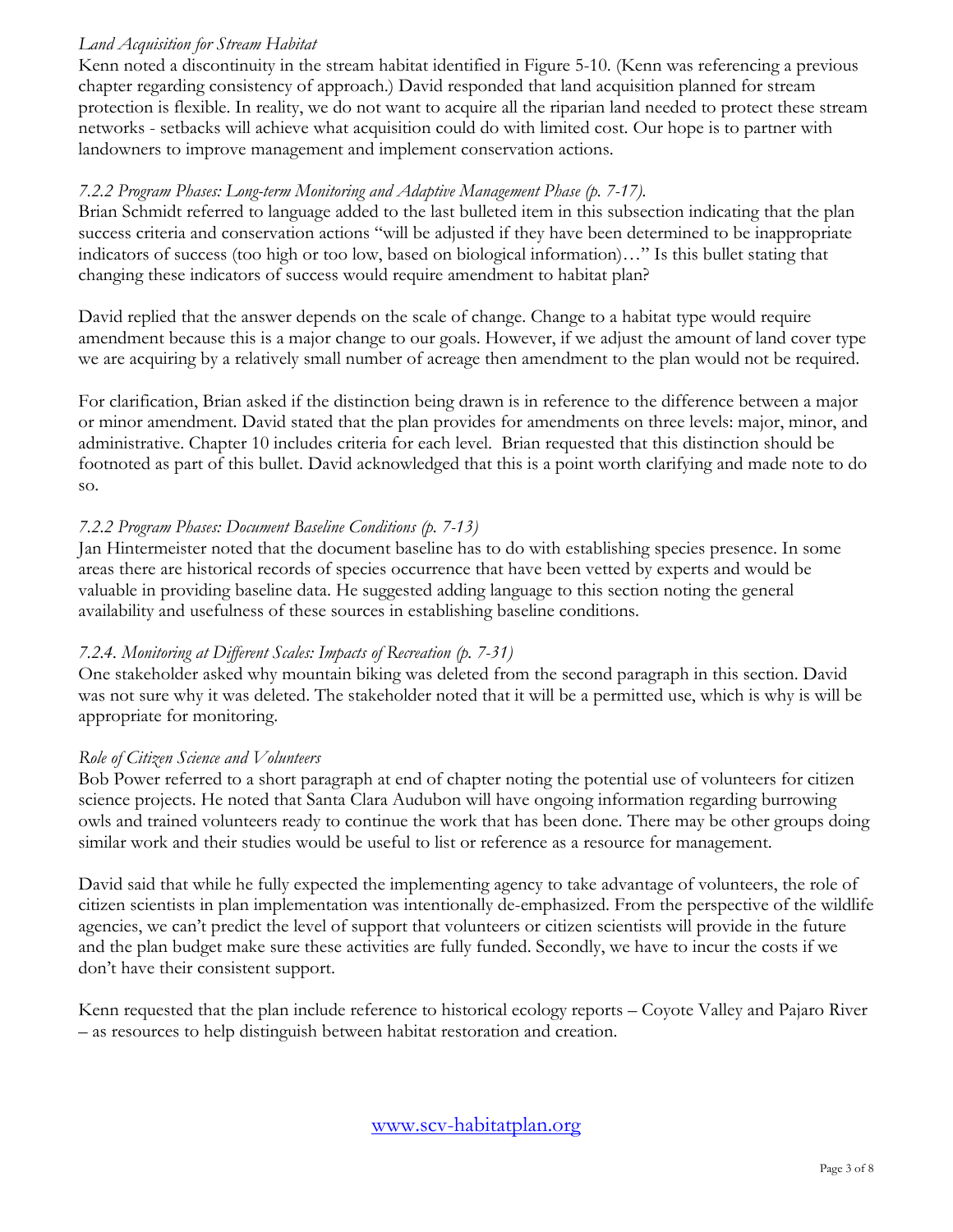# *7.2.4 Monitoring at Different Scales*: *Hydrologic Function (p. 7-30)*

Kenn noted that the plan's discussion of hydrologic function in this section includes rainfall and runoff but not imported water, and requested that the beneficial use of imported water be added to the discussion. David asked, how would the mix of imported versus local water impact management? Kenn responded that knowledge of the amount of imported water would distinguish how to address droughts, which impact species.

### *7.2.4 Monitoring at Different Scales: Species-Specific Monitoring Tools (p. 7-41)*

Kevin asked why the paragraph discussing survey protocols was struck from this section, and asked where in the plan information related survey protocols could be found.

David noted that he didn't see this information anywhere as part of the plan, and explained that one thing the plan team tried to do was streamline Chapter 7, in part because wildlife agencies said it was way too long. Paola, the author of this section, did her best to remove sections that she thought were not essential. Kevin requested that this information remain as part of the plan.

# *7.3.3 Species-Level Actions: Coyote Ceanothos (Group 1) (p. 7-80)*

Kevin also asked why discussion of increasing water levels at Anderson Reservoir and the effect on coyote ceanothos was completely struck. David will check on this.

Brian noted that Chapter 7 included little mention of plan budget for management and monitoring. David referred him to Chapter 9 for discussion of cost and budgetary response to contingencies. Brian expressed concern and asserted that funding for adaptive management is a bit different because anywhere else you should be able to plan what you're going to do and how you're going to fund, and here you can't do that.

David reminded the group that plan cost models demonstrate the need for an excess of \$2M a year for adaptive management. In Jones & Stokes estimation, the program funding scope for adaptive management is adequate and fairly generous and represents an effort to do the best we can here. He also clarified that the plan contingency fund could be spent on anything, including adaptive management. There is a higher contingency for restoration (15%) due to uncertainty related to restoration.

### *7.1.4 Program Scope: Geography*

One stakeholder noted that the plan's geographic scope should be based on species-level ranges beyond the study area so that adaptive monitoring and management could be triggered if catastrophe struck beyond the plan area. David agreed that the plan would trigger or include some monitoring outside of the Reserve System and made note to review this section. Since it appears that the focus of this section is to discuss the scope of this program, there is a need to clarify or update if needed. One of the program components is status and trends monitoring, which is only possible to get a handle on when we have a broader picture of what's going on.

Brian expressed concern related to spending in light of unforeseen circumstances and No Surprises. David stated that this plan will have limits set on it in terms of spending because of No Surprises. When a species is moving towards jeopardy a wildlife agency can suspend or revoke permits for those species. Brian noted that to his knowledge, an HCP never been suspended – David confirmed that this is true. David also noted that many pots of money are available beyond this plan to protect those species.

### *7.3.1 Landscape-Level Actions: Monitor Hydrologic Function within the Study Area*

Kenn requested that monitoring of groundwater pumping be added to discussion of monitoring hydrologic function in the study area, and noted that CEQA provides useful documentation. David said that he will look into this.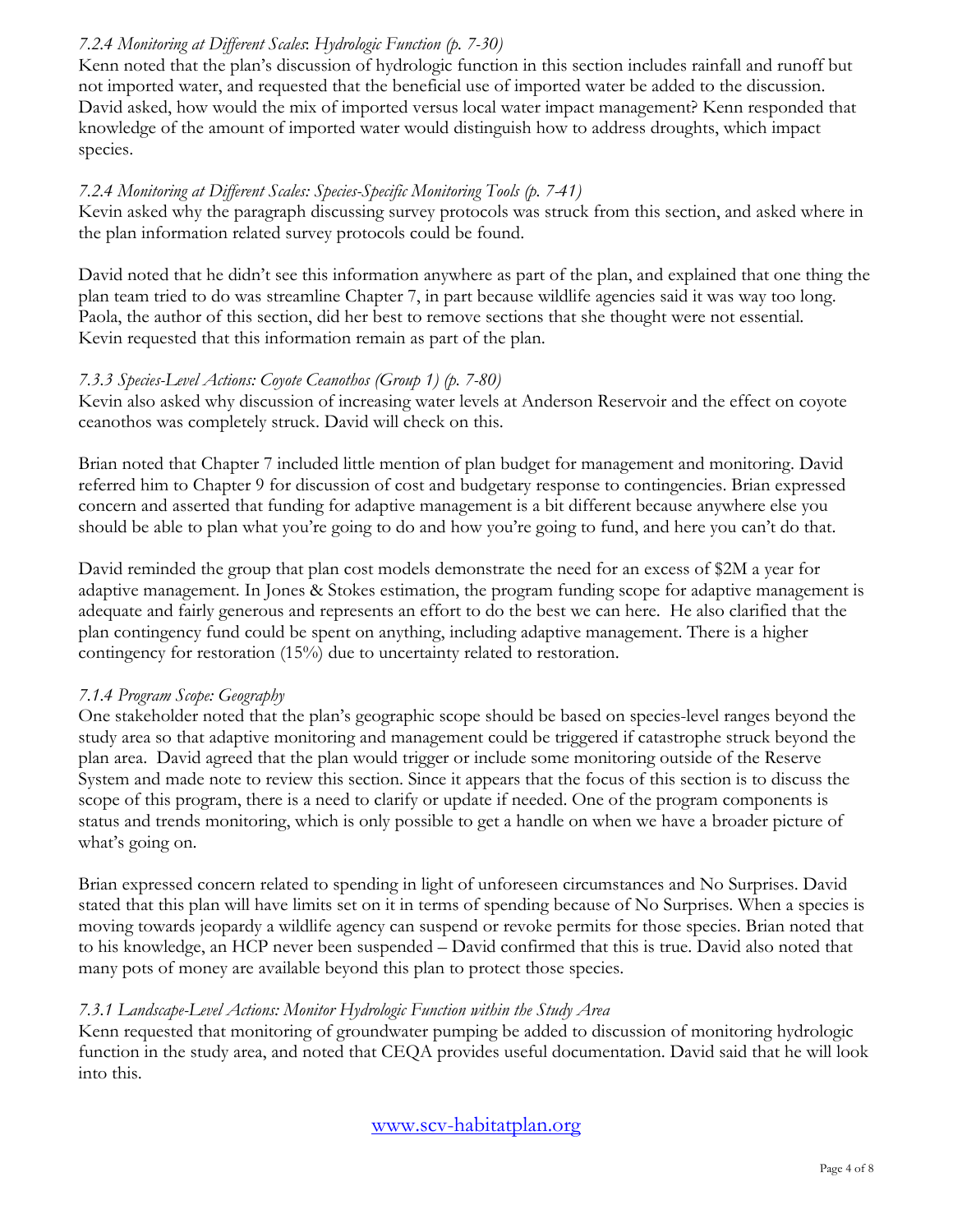# *7.3.3 Species-Level Actions: Western Burrowing Owl (Group 2)*

Bob referred to language on working draft p. 7-84 (under "Evaluate Species Response to Habitat Protection and Enhancement"), in which the plan discusses using the density and distribution of California ground squirrels as a proxy for assessing burrowing owl habitat in the Reserve System. Bob stated that the only proxy for burrowing owl habitat is where owl colonies are today, and that the plan's emphasis has to be on preserving existing colonies and preserving appropriate habitat adjacent to existing colonies.

Bob also noted that this issue circles back to Chapter 5, and asked if negotiations with San Jose Water Pollution Control Plant have been completed. David asserted that we can't count on Water Pollution Control Plant for a conservation strategy here. They are not far enough along and we are starting to see more development proposals for those sites. Jones & Stokes will come back to the group with a formal proposal on this strategy in a month or two. The plan will not be giving coverage for expansion of the plant. According to Brian, the City just gave them approval to move forward with an MOU.

# **B) Chapter 8, Plan Implementation**

David gave a brief overview of Chapter 8, using Figure 8-1 to discuss the organizational management structure for the plan. This figure helps to illustrate the functions of the Implementing Entity. While we do not yet know the exact form it will take, the Implementing Entity will be comprised of a governing board and administrative staff that will interact with many different groups at the local jurisdiction level. Wildlife agencies will provide oversight at all times. The Implementing Entity will hold monthly meetings with the wildlife agencies, especially during early years of implementation.

Independent science will also play a role, in the form of science advisors and an independent conservation assessment team. The science advisors will be retained to provide ongoing input and the assessment team will convene approximately every 5 years. The public will be involved in the form of a public advisory committee. The committee will meet at least quarterly to provide advice and oversight. There will also be annual public meetings. All of this will be at a minimum.

Finally, land and water management and monitoring agencies will perform many functions, and their involvement will take the form of participation in a technical advisory committee. This includes participation of TNC and other groups.

Figure 8-2 illustrates the various functions and roles of the Implementing Entity. In addition to plan administration, the Implementing Entity will be responsible for securing outside legal and financial services and retaining other consultant and staff support to acquire lands, write and administer grants, manage the GIS database, perform budget analysis, and conduct scientific oversight for reserve management, monitoring, and maintenance.

Figure 8-3 is a flow chart that describes the land acquisition process. Chapter 8 includes a fairly extensive land acquisition section.

Figure 8-4 provides graphic illustration of the Stay-Ahead Provision and how it may work on the ground. Graphs A and B are not to scale. The plan will have to be ahead of impacts and will need to track impacts proportionately, relative to plan conservation goals. As graph B illustrates, we have a much steeper commitment to conservation if impacts occur faster in the short term. The benefit of that scenario is that we would be collecting more revenue to acquire that land at the same time.

The plan conservation easements section is worth reading carefully. Section 8.6.3 describes allowances and restrictions that have to be established on all land with respect to existing open space and land planned for acquisition. This section is very well vetted by experts who know how these things work.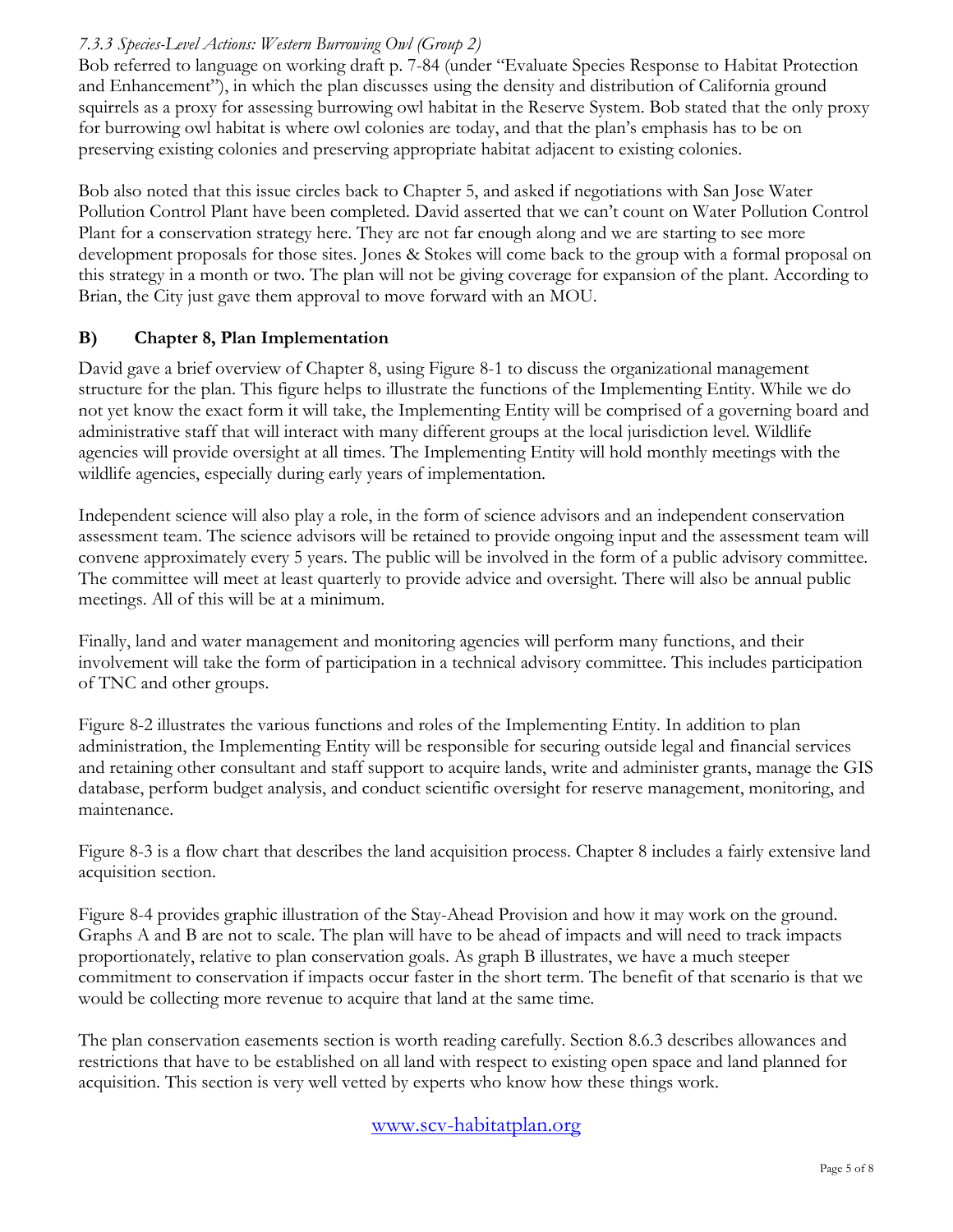### *8.2.2 Implementing Entity*

Carolyn Tognetti asked a question with respect to the Implementing Entity. Will the governing board will be assembled and then hire their staff? That is not known at this point. The Implementing Entity may be the body who hires the executive director, who would then hire the rest of staff contingent upon approval from the governing board. There are a variety of ways that this could work.

# *8.2.4 Technical Advisory Committee (p. 8-5)*

Carolyn referred to plan language in this section and noted that it sounds as if the Technical Advisory Committee is a parallel decision-making group, and that the plan reads as if it has more authority than a liaison or advisory committee to the Implementing Entity. David will review to ensure roles and responsibilities are clear.

# *8.11 Schedule (p. 8-52)*

Kenn noted the potential usefulness of arranging information provided in Table 8.1 using a different format. We should consider representing information so that the way it is organized gives the Implementing Entity traction "right out of the gate."

# *Figure 8-4: Illustration of the Stay-Ahead Provision*

Brian pointed out that wildlife agencies want the conservation goal to be achieved before the end of the permit term, and requested a change in the theoretical figures provided here to reflect that. David will make the change.

Conversation ensued with respect to the 10% deviation from the conservation goal, illustrated in graphs A and B., and whether the graphical illustration should be changed to reflect a deviation that changes over the course of the permit term. David suggested leaving the figure as is and said that he would think about how to clarify the graphs. Their intent is to show the relative difference between these lines rather than reflect actual requirements.

# *8.6.2 Land Acquired by Other Organizations or Through Partnerships: Private Mitigation Banks (p. 8-29)*

Bob asked for clarification about whether or not mitigation bank services are available or will be available in the County. Since the plan identifies mitigation banks as a tool used in conservation plans, there is the expectation that mitigation banks will be available for the plan. Currently, there is a bank that services the County but is located in Alameda County (Ohlone), and there is a mitigation bank proposed within the County.

# *8.6.7 Land Dedication in Lieu of Development Fee (p. 8-41)*

Jan raised the topic of the role of permittees in plan administration and implementation (the governing body) and the potentially conflicting interests that may arise for them. Permittees are project proponents and they are also responsible for reviewing and approving projects. He voiced concern that economic forces could lead to unwise decisions here, particularly regarding land provided to the Reserve System in lieu of development fees. He is concerned that land provided in lieu of fees may in this case drive assembly of the Reserve System and does not believe that this is a sound strategy for doing so.

David noted this concern and pointed to plan criteria for providing "in lieu of" land. These criteria have been designed to counter the worst-case scenario. Of course, at the same time there will remain the need and ample opportunities for oversight on the part of the public and wildlife agencies to watch "in lieu of" approval. David also stated that it is in the permittees' interest to follow criteria very carefully because if they don't then their permits are in jeopardy, which will have negative consequences for them in the longer term. In addition, it is the responsibility of each permittee to adhere to these criteria because a false move on their part puts every permittee's permits at stake.

# www.scv-habitatplan.org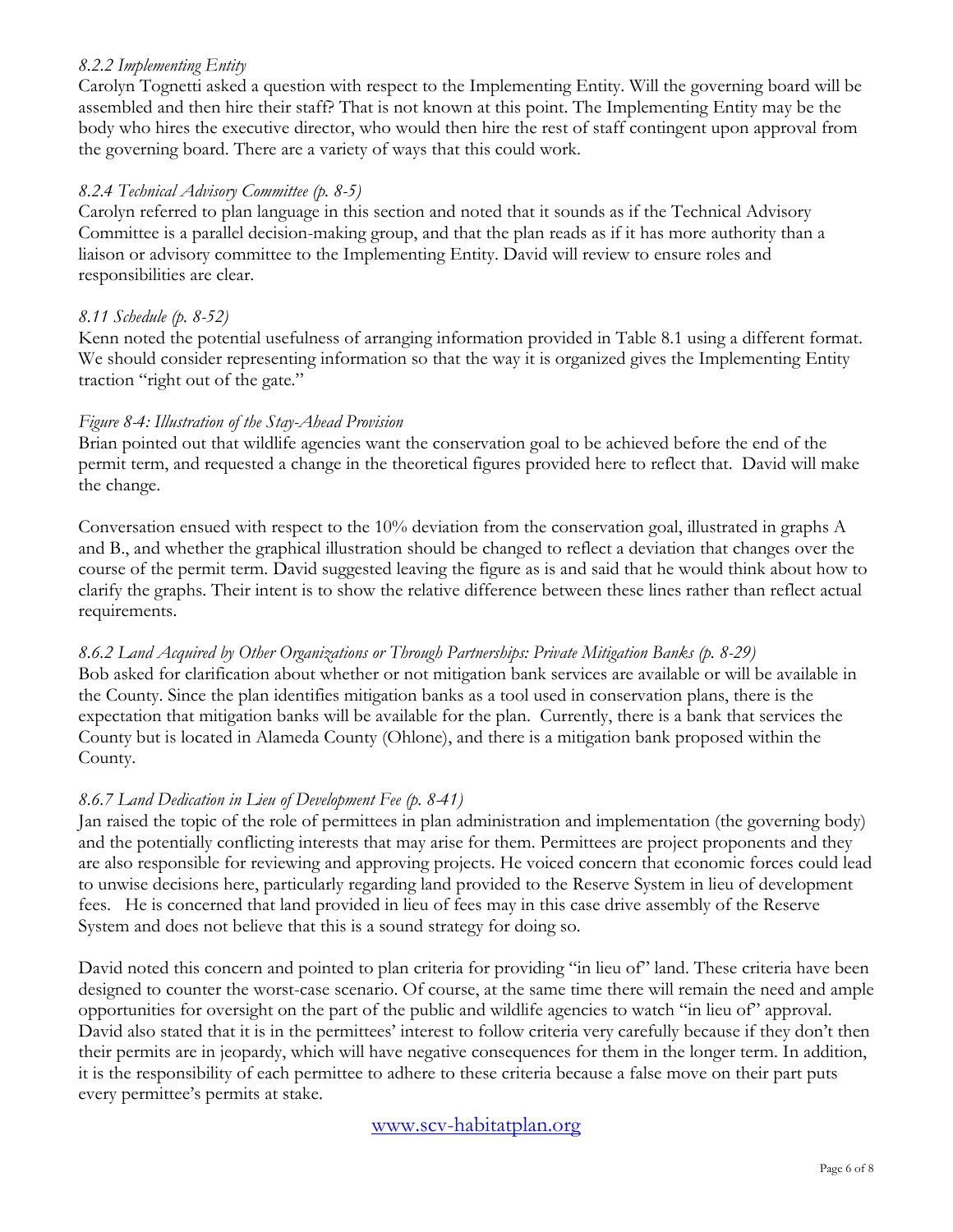Jan also voiced concern over the lack of independence of the Implementing Entity from permittees and the potential negative consequences of this with respect to mitigation. David responded that permittees are the local agencies so the control over those permits must rest in their hands. More independence of the Implementing Entity from permittees is simply not achievable.

According to David, more often than not this provision will come out in favor of the Reserve System. The most common application of this would be in the case of a development project on a parcel where the landowner dedicated the rest of parcel to the Reserve System. In this case, the land would have more value than the fees they would pay.

The plans' fee structure is inadequate to keep pace with the rising cost of land. The only case where we would do this is if we do not have enough willing sellers. While reaching this point is conceivable, the plan also creates an entirely new market for landowners that did not exist before. David is optimistic about the plan in this regard.

Lloyd Wagstaff agreed that the issue of dedication of land in lieu of fees will be great 95% of the time. He suggested that the plan should include language that ensures that, as time goes on, there is certainty that all criteria for providing land in lieu of fees (p. 8-42) are met. According to David, the conservation strategy and assembly principles create this certainty. Lloyd requested that the plan cross-reference criteria with reserve design principles in Chapter 5 – David will do this.

One stakeholder asked, what happens if the plan fails to meet conservation goals by year 40? David stated that hopefully we would know well before then if we were not achieving conservation goals. If we don't see it coming and we try and fail, permits could be suspended or revoked and no more take authorization would be granted. This would also color relationships between local agencies and wildlife agencies, which is not in the best interest of local agencies. Most agencies fully plan to extend the permit term, which is much harder to do if their plan is not successful.

Brian then noted that the structure of the implementing agency is important. David told the group that work on this is starting now. If the Implementing Entity is a JPA, then a joint agreement will be signed that includes details not defined here. The JPA would have one member from each agency, irrespective of community size. Smaller cities want an equal voice in the JPA.

### *8.6.3 Conservation Easements (p. 8-31)*

Justin Fields raised a question about conservation easements. If someone decides to put an easement on their property do they get to decide who holds the easement? If so, is this stated in plan? David responded that, as the plan is worded now, there is not flexibility in terms of who would hold the easement. It is his recollection that wildlife agencies would not concede on this point. Justin recommended that adding flexibility here – i.e. providing landowners the opportunity to choose who holds the easement on their property - would help the success of the plan's easement strategy considerably.

Lloyd noted that this discussion about conservation easements must be going on for each HCP, and suggested that perhaps the plan include a section with criteria to follow for whoever the holding agency or organization is.

According to David, the requirement that the wildlife agencies are named as a third party beneficiary to all conservation easements is an insurance policy that ensures their involvement in how these easements are monitored and maintained. He acknowledged the benefit of wildlife agencies playing the role of third party beneficiary, and noted that plan does say that Implementing Entity will be the easement holder.